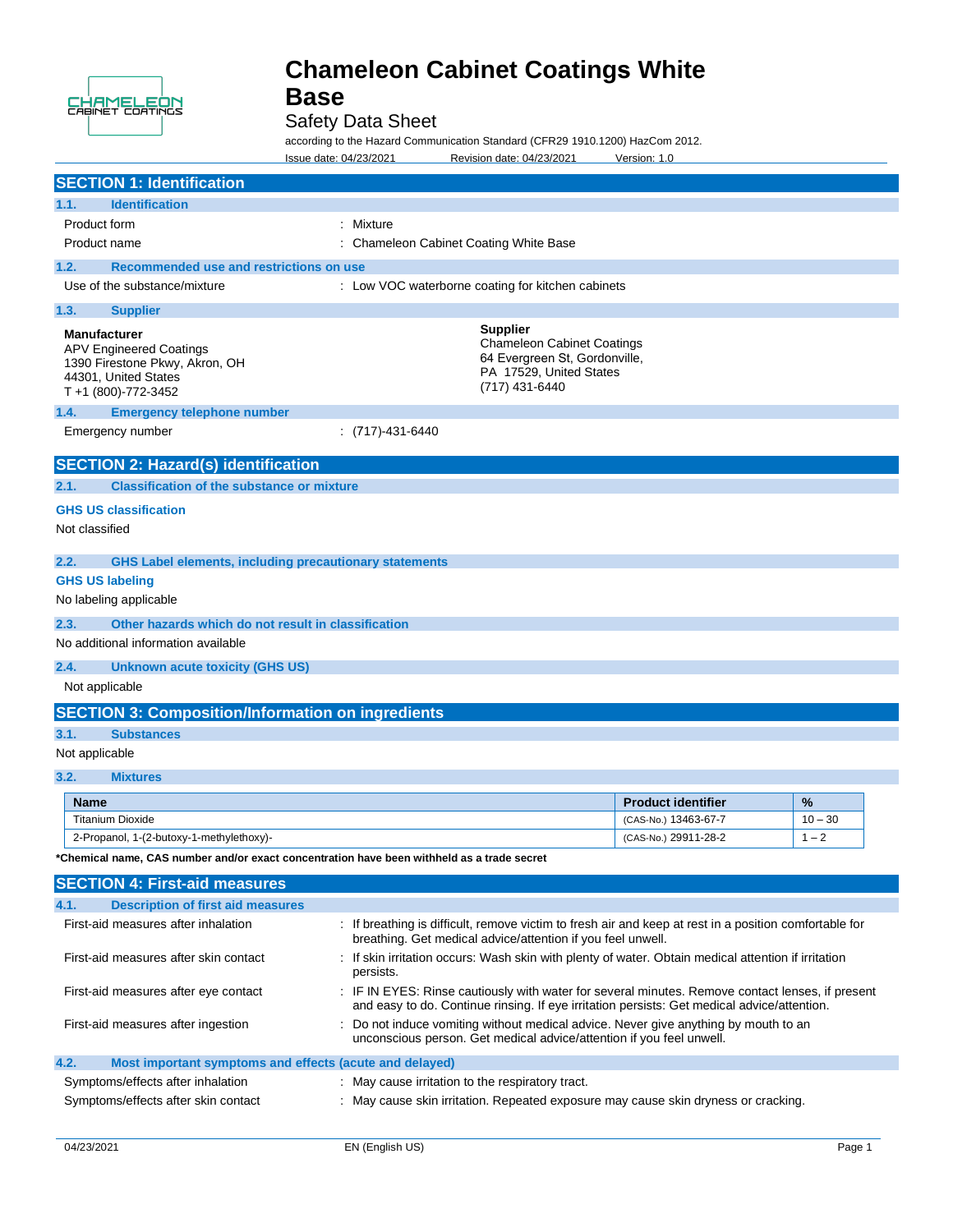Safety Data Sheet

according to the Hazard Communication Standard (CFR29 1910.1200) HazCom 2012.

|             | Symptoms/effects after eye contact                                                  | : May cause eye irritation. Symptoms may include discomfort or pain, excess blinking and tear<br>production, with possible redness and swelling.                                                                                              |
|-------------|-------------------------------------------------------------------------------------|-----------------------------------------------------------------------------------------------------------------------------------------------------------------------------------------------------------------------------------------------|
|             |                                                                                     |                                                                                                                                                                                                                                               |
|             | Symptoms/effects after ingestion                                                    | : May be harmful if swallowed. May cause gastrointestinal irritation, nausea, vomiting and<br>diarrhea.                                                                                                                                       |
|             |                                                                                     |                                                                                                                                                                                                                                               |
| 4.3.        | Immediate medical attention and special treatment, if necessary                     |                                                                                                                                                                                                                                               |
|             |                                                                                     | Symptoms may be delayed. In case of accident or if you feel unwell, seek medical advice immediately (show the label where possible).                                                                                                          |
|             | <b>SECTION 5: Fire-fighting measures</b>                                            |                                                                                                                                                                                                                                               |
| 5.1.        | Suitable (and unsuitable) extinguishing media                                       |                                                                                                                                                                                                                                               |
|             | Suitable extinguishing media                                                        | : Use extinguishing media appropriate for surrounding fire.                                                                                                                                                                                   |
|             | Unsuitable extinguishing media                                                      | : None known.                                                                                                                                                                                                                                 |
| 5.2.        | Specific hazards arising from the chemical                                          |                                                                                                                                                                                                                                               |
| Fire hazard |                                                                                     | : Products of combustion may include, and are not limited to: oxides of carbon.                                                                                                                                                               |
| 5.3.        | Special protective equipment and precautions for fire-fighters                      |                                                                                                                                                                                                                                               |
|             | Protection during firefighting                                                      | : Keep upwind of fire. Wear full fire fighting turn-out gear (full Bunker gear) and respiratory<br>protection (SCBA).                                                                                                                         |
|             | <b>SECTION 6: Accidental release measures</b>                                       |                                                                                                                                                                                                                                               |
| 6.1.        | Personal precautions, protective equipment and emergency procedures                 |                                                                                                                                                                                                                                               |
|             | General measures                                                                    | : Use personal protection recommended in Section 8. Isolate the hazard area and deny entry to<br>unnecessary and unprotected personnel.                                                                                                       |
| 6.1.1.      | For non-emergency personnel                                                         |                                                                                                                                                                                                                                               |
|             | No additional information available                                                 |                                                                                                                                                                                                                                               |
| 6.1.2.      | For emergency responders                                                            |                                                                                                                                                                                                                                               |
|             | No additional information available                                                 |                                                                                                                                                                                                                                               |
| 6.2.        | <b>Environmental precautions</b>                                                    |                                                                                                                                                                                                                                               |
|             | Prevent entry to sewers and public waters.                                          |                                                                                                                                                                                                                                               |
|             |                                                                                     |                                                                                                                                                                                                                                               |
| 6.3.        | Methods and material for containment and cleaning up                                |                                                                                                                                                                                                                                               |
|             | For containment                                                                     | : Absorb and/or contain spill with inert material (sand, vermiculite or other appropriate material),<br>then place in suitable container. Do not flush into surface water or sewer system. Wear<br>recommended personal protective equipment. |
|             | Methods for cleaning up                                                             | : Sweep or shovel spills into appropriate container for disposal. Provide ventilation.                                                                                                                                                        |
| 6.4.        | <b>Reference to other sections</b>                                                  |                                                                                                                                                                                                                                               |
|             | For further information refer to section 8: "Exposure controls/personal protection" |                                                                                                                                                                                                                                               |
|             | <b>SECTION 7: Handling and storage</b>                                              |                                                                                                                                                                                                                                               |
|             |                                                                                     |                                                                                                                                                                                                                                               |
| 7.1.        | <b>Precautions for safe handling</b><br>Precautions for safe handling               | : Avoid contact with skin, eyes and clothing. Avoid breathing dust/fume/gas/mist/vapors/spray.                                                                                                                                                |
|             |                                                                                     | Do not swallow. Handle and open container with care. When using do not eat, drink or smoke.                                                                                                                                                   |
|             | Hygiene measures                                                                    | : Wash contaminated clothing before reuse. Always wash hands after handling the product.                                                                                                                                                      |
| 7.2.        | Conditions for safe storage, including any incompatibilities                        |                                                                                                                                                                                                                                               |
|             | Storage conditions                                                                  | : Keep out of the reach of children. Keep container tightly closed in a cool, well-ventilated place.                                                                                                                                          |
|             | <b>SECTION 8: Exposure controls/personal protection</b>                             |                                                                                                                                                                                                                                               |
| 8.1.        | <b>Control parameters</b>                                                           |                                                                                                                                                                                                                                               |
|             | <b>Chameleon Cabinet Coating White Base</b>                                         |                                                                                                                                                                                                                                               |
|             | No additional information available                                                 |                                                                                                                                                                                                                                               |
|             | Titanium Dioxide (13463-67-7)                                                       |                                                                                                                                                                                                                                               |
|             | <b>USA - ACGIH - Occupational Exposure Limits</b>                                   |                                                                                                                                                                                                                                               |
|             | Local name                                                                          | Titanium dioxide                                                                                                                                                                                                                              |
|             | ACGIH OEL TWA                                                                       | $10 \text{ mg/m}^3$                                                                                                                                                                                                                           |

ACGIH chemical category **Not Classifiable as a Human Carcinogen** 

Remark (ACGIH) TLV® Basis: LRT irr. Notations: A4 (Not classifiable as a Human Carcinogen)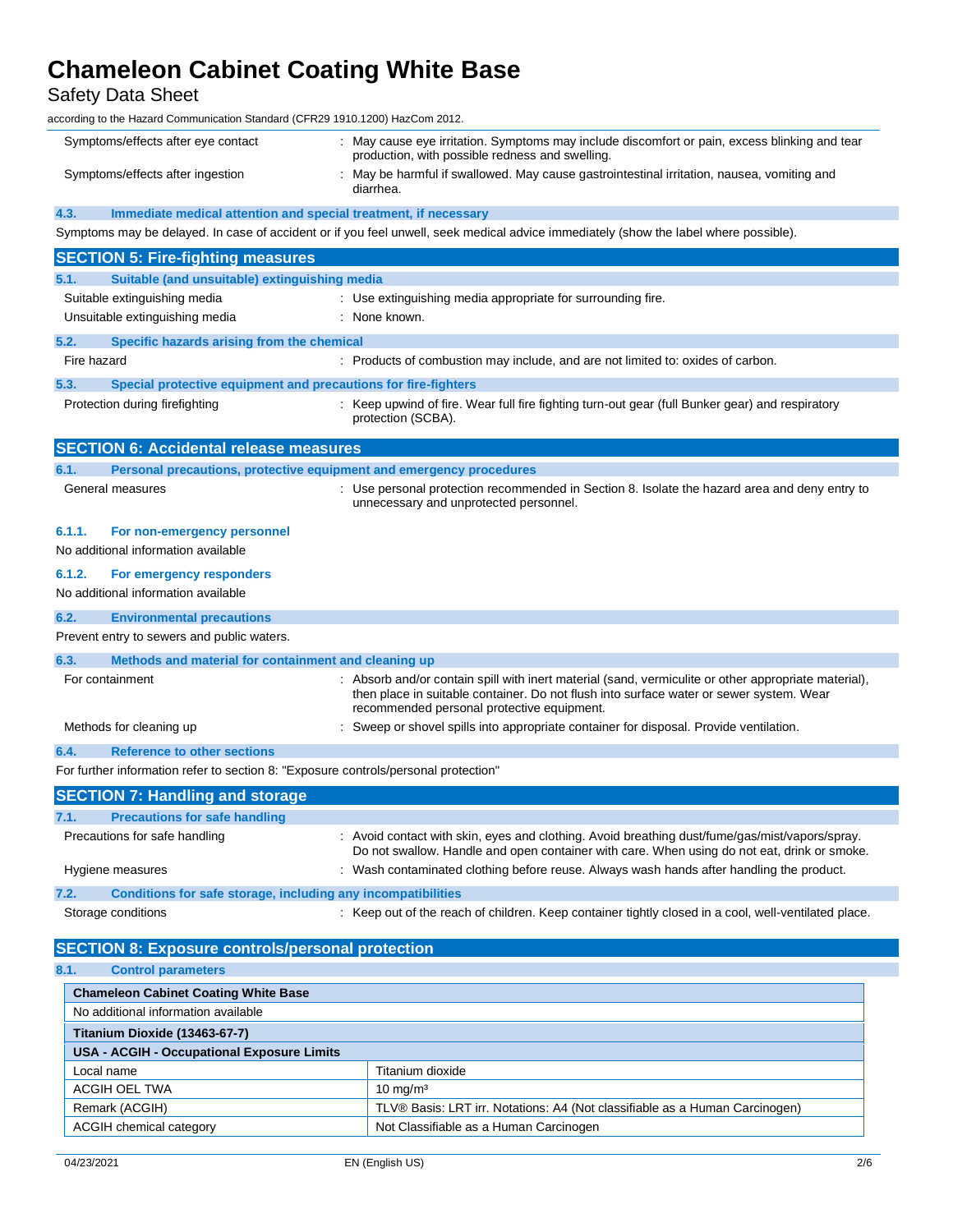# Safety Data Sheet

according to the Hazard Communication Standard (CFR29 1910.1200) HazCom 2012.

| Regulatory reference                                  | <b>ACGIH 2020</b>                                                                                              |  |
|-------------------------------------------------------|----------------------------------------------------------------------------------------------------------------|--|
| <b>USA - OSHA - Occupational Exposure Limits</b>      |                                                                                                                |  |
| Local name                                            | Titanium dioxide (Total dust)                                                                                  |  |
| OSHA PEL (TWA) [1]                                    | 15 mg/m <sup>3</sup> (total dust)                                                                              |  |
| Regulatory reference (US-OSHA)                        | <b>OSHA Annotated Table Z-1</b>                                                                                |  |
| USA - IDLH - Occupational Exposure Limits             |                                                                                                                |  |
| <b>IDLH</b>                                           | 5000 mg/m <sup>3</sup>                                                                                         |  |
| <b>USA - NIOSH - Occupational Exposure Limits</b>     |                                                                                                                |  |
| NIOSH REL (TWA)                                       | $2.4 \text{ mg/m}^3$ (CIB 63-fine)<br>0.3 mg/m <sup>3</sup> (CIB 63-ultrafine, including engineered nanoscale) |  |
| 2-Propanol, 1-(2-butoxy-1-methylethoxy)- (29911-28-2) |                                                                                                                |  |
| No additional information available                   |                                                                                                                |  |

### **8.2. Appropriate engineering controls**

| Appropriate engineering controls | Use ventilation adequate to keep exposures (airborne levels of dust, fume, vapor, etc.) below<br>recommended exposure limits. |
|----------------------------------|-------------------------------------------------------------------------------------------------------------------------------|
| Environmental exposure controls  | : Avoid release to the environment.                                                                                           |

#### **8.3. Individual protection measures/Personal protective equipment**

#### **Hand protection:**

Wear suitable gloves

#### **Eye protection:**

Safety glasses or goggles are recommended when using product.

#### **Skin and body protection:**

Wear suitable protective clothing

### **Respiratory protection:**

In case of insufficient ventilation, wear suitable respiratory equipment. Respirator selection must be based on known or anticipated exposure levels, the hazards of the product and the safe working limits of the selected respirator.

#### **Other information:**

Handle in accordance with good industrial hygiene and safety procedures. Do not eat, drink or smoke when using this product.

| <b>SECTION 9: Physical and chemical properties</b>            |                       |  |
|---------------------------------------------------------------|-----------------------|--|
| Information on basic physical and chemical properties<br>9.1. |                       |  |
| Physical state                                                | : Liquid              |  |
| Color                                                         | : No data available   |  |
| Odor                                                          | : No data available   |  |
| Odor threshold                                                | : No data available   |  |
| pH                                                            | : 8.5                 |  |
| Melting point                                                 | : No data available   |  |
| Freezing point                                                | : No data available   |  |
| Boiling point                                                 | : 230 °C (446 °F)     |  |
| Flash point                                                   | : 100.4 °C (212.7 °F) |  |
| Relative evaporation rate (butyl acetate=1)                   | : No data available   |  |
| Flammability (solid, gas)                                     | : Not flammable.      |  |
| Vapor pressure                                                | : No data available   |  |
| Relative vapor density at 20 °C                               | : No data available   |  |
| Relative density                                              | : No data available   |  |
| Solubility                                                    | : No data available   |  |
| Partition coefficient n-octanol/water                         | : No data available   |  |
| Auto-ignition temperature                                     | : No data available   |  |
| Decomposition temperature                                     | : No data available   |  |
|                                                               |                       |  |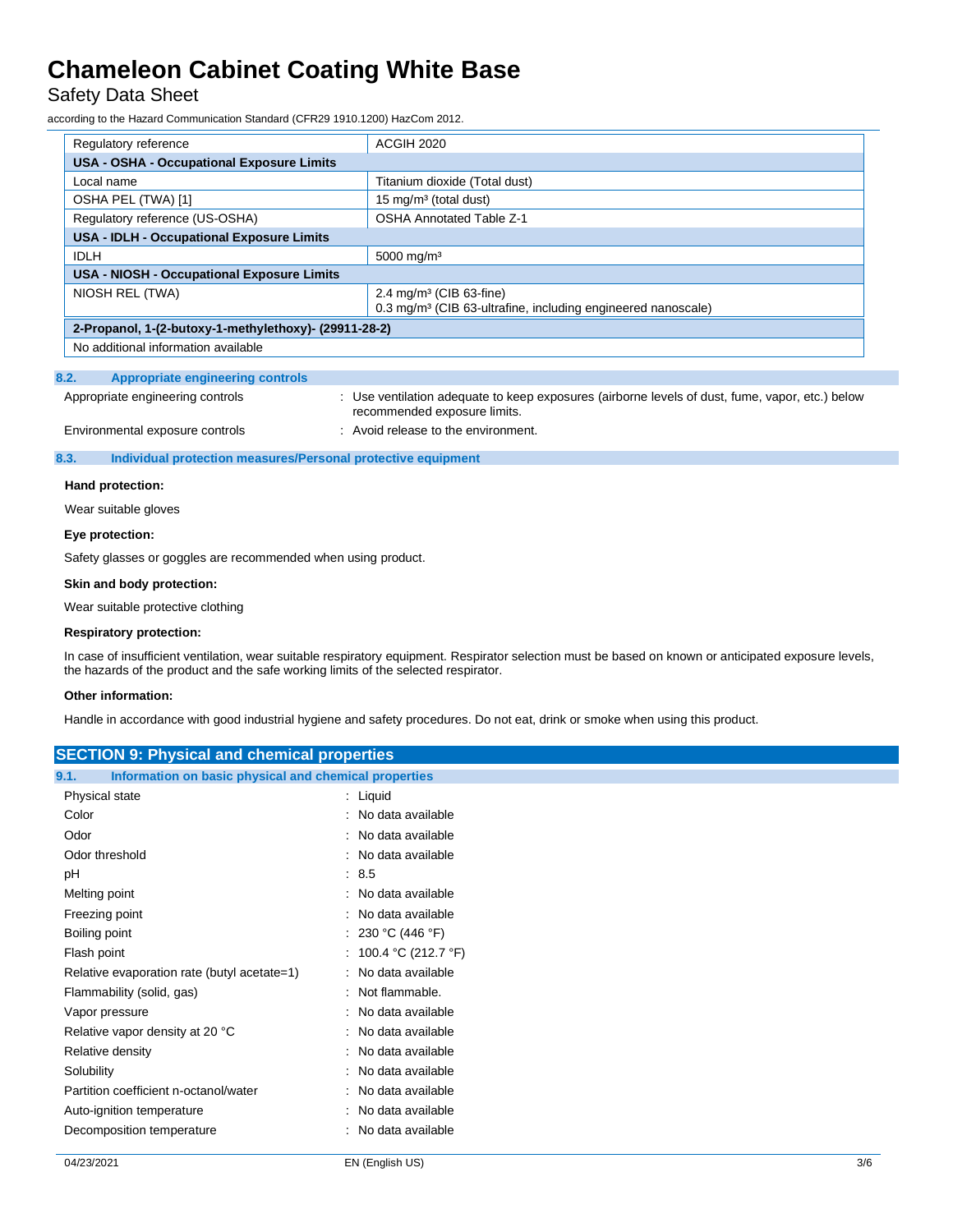# Safety Data Sheet

according to the Hazard Communication Standard (CFR29 1910.1200) HazCom 2012.

| Viscosity, kinematic                                         | : No data available |
|--------------------------------------------------------------|---------------------|
| Viscosity, dynamic                                           | : 1249cP            |
| <b>Explosion limits</b>                                      | : No data available |
| <b>Explosive properties</b>                                  | : No data available |
| Oxidizing properties                                         | : No data available |
| <b>Other information</b><br>9.2.                             |                     |
| No additional information available                          |                     |
| <b>SECTION 10: Stability and reactivity</b>                  |                     |
| 10.1.<br><b>Reactivity</b>                                   |                     |
| No dangerous reactions known under normal conditions of use. |                     |
| 10.2.<br><b>Chemical stability</b>                           |                     |
| Stable under normal conditions.                              |                     |

| 10.3. | <b>Possibility of hazardous reactions</b> |  |
|-------|-------------------------------------------|--|

No dangerous reactions known under normal conditions of use.

**10.4. Conditions to avoid**

Heat. Incompatible materials. Direct sunlight.

**10.5. Incompatible materials**

Strong acids.

## **10.6. Hazardous decomposition products**

May include, and are not limited to: oxides of carbon.

| : Not classified |
|------------------|
| : Not classified |
| : Not classified |
|                  |
|                  |

| LD50 oral rat                                         | > 5000 mg/kg body weight Animal: rat, Animal sex: female, Guideline: OECD Guideline 425<br>(Acute Oral Toxicity: Up-and-Down Procedure), Guideline: EPA OPPTS 870.1100 (Acute Oral<br>Toxicity) |
|-------------------------------------------------------|-------------------------------------------------------------------------------------------------------------------------------------------------------------------------------------------------|
| 2-Propanol, 1-(2-butoxy-1-methylethoxy)- (29911-28-2) |                                                                                                                                                                                                 |
| LD50 oral rat                                         | 1620 µl/kg                                                                                                                                                                                      |
| LD50 dermal rat                                       | > 2000 mg/kg body weight Animal: rat, Guideline: OECD Guideline 402 (Acute Dermal<br>Toxicity)                                                                                                  |
| LC50 inhalation rat                                   | > 2.04 mg/l air Animal: rat, Guideline: OECD Guideline 403 (Acute Inhalation Toxicity)                                                                                                          |
| LC50 inhalation rat                                   | 42.1 ppm/4h                                                                                                                                                                                     |
| ATE US (oral)                                         | 1620 mg/kg body weight                                                                                                                                                                          |
| ATE US (gases)                                        | 42.1 ppmV/4h                                                                                                                                                                                    |
| Skin corrosion/irritation                             | : Not classified                                                                                                                                                                                |
|                                                       | pH: 8.5                                                                                                                                                                                         |
| Serious eye damage/irritation                         | : Not classified                                                                                                                                                                                |
|                                                       | pH: 8.5                                                                                                                                                                                         |
| Respiratory or skin sensitization                     | : Not classified                                                                                                                                                                                |
| Germ cell mutagenicity                                | Not classified                                                                                                                                                                                  |
| Carcinogenicity                                       | : Not classified                                                                                                                                                                                |
| Reproductive toxicity                                 | : Not classified                                                                                                                                                                                |
| STOT-single exposure                                  | : Not classified                                                                                                                                                                                |
| STOT-repeated exposure                                | : Not classified                                                                                                                                                                                |
| 2-Propanol, 1-(2-butoxy-1-methylethoxy)- (29911-28-2) |                                                                                                                                                                                                 |
| LOAEL (dermal.rat/rabbit,90 days)                     | 273 mg/kg body weight Animal: rat, Guideline: OECD Guideline 411 (Subchronic Dermal<br>Toxicity: 90-Day Study)                                                                                  |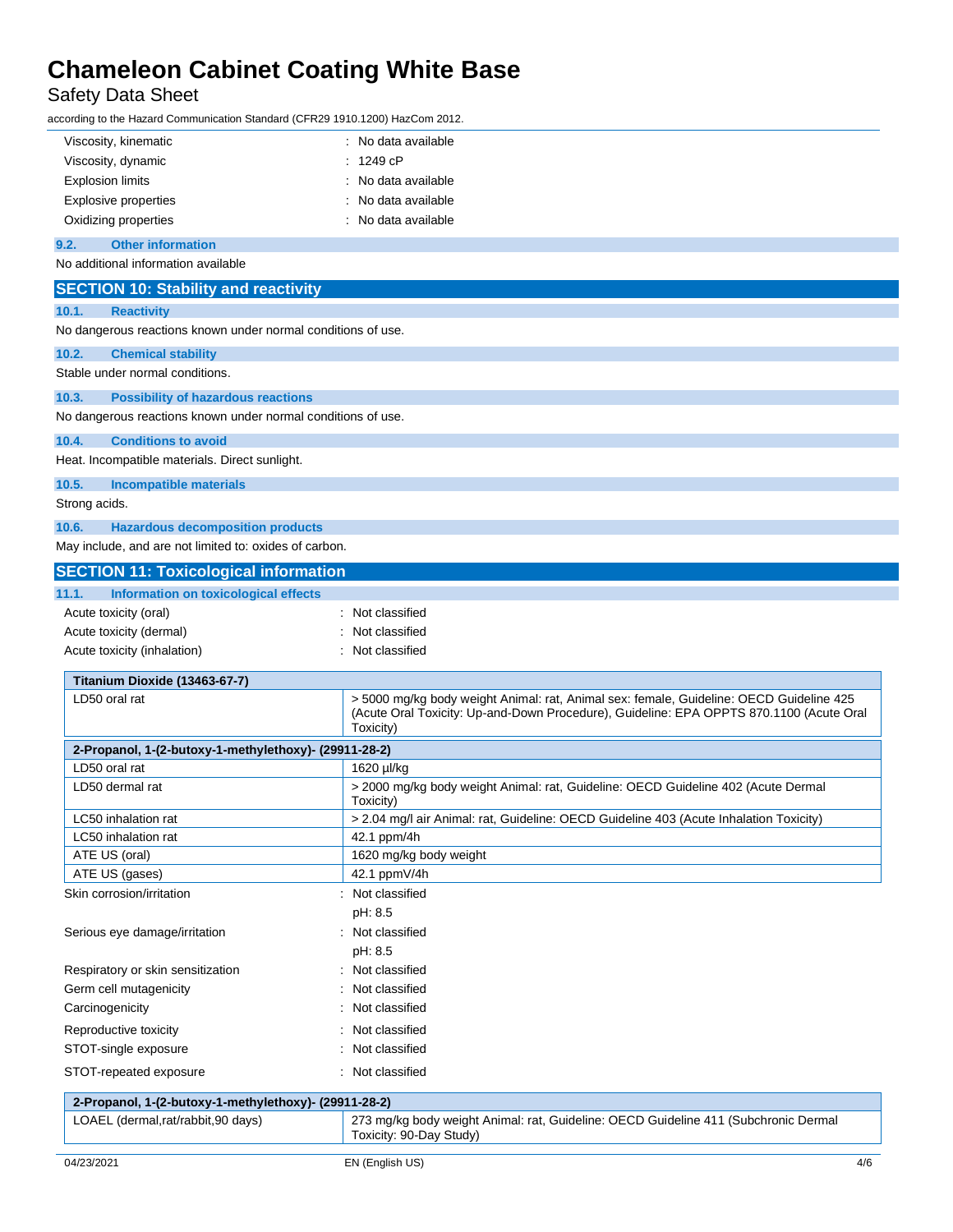Safety Data Sheet

according to the Hazard Communication Standard (CFR29 1910.1200) HazCom 2012.

| 2-Propanol, 1-(2-butoxy-1-methylethoxy)- (29911-28-2) |                                                                                                                                                |  |
|-------------------------------------------------------|------------------------------------------------------------------------------------------------------------------------------------------------|--|
| NOAEL (oral, rat, 90 days)                            | 450 mg/kg body weight Animal: rat, Guideline: OECD Guideline 408 (Repeated Dose 90-Day<br>Oral Toxicity in Rodents)                            |  |
| NOAEL (dermal, rat/rabbit, 90 days)                   | 91 mg/kg body weight Animal: rat, Guideline: OECD Guideline 411 (Subchronic Dermal<br>Toxicity: 90-Day Study)                                  |  |
| Aspiration hazard                                     | Not classified                                                                                                                                 |  |
| Viscosity, kinematic                                  | No data available                                                                                                                              |  |
| Symptoms/effects after inhalation                     | : May cause irritation to the respiratory tract.                                                                                               |  |
| Symptoms/effects after skin contact                   | : May cause skin irritation. Repeated exposure may cause skin dryness or cracking.                                                             |  |
| Symptoms/effects after eye contact                    | May cause eye irritation. Symptoms may include discomfort or pain, excess blinking and tear<br>production, with possible redness and swelling. |  |
| Symptoms/effects after ingestion                      | May be harmful if swallowed. May cause gastrointestinal irritation, nausea, vomiting and<br>diarrhea.                                          |  |
| Other information                                     | Likely routes of exposure: ingestion, inhalation, skin and eye.                                                                                |  |
| <b>SECTION 12: Ecological information</b>             |                                                                                                                                                |  |
| 12.1.<br><b>Toxicity</b>                              |                                                                                                                                                |  |
| Ecology - general                                     | May cause long-term adverse effects in the aquatic environment.                                                                                |  |
| Titanium Dioxide (13463-67-7)                         |                                                                                                                                                |  |
| $1 \cap E \cap E$ $E(A)$                              | <u>AEE mall Toot arganisms (anogias)</u> , other: Ionanoge Medelco                                                                             |  |

| LC50 - Fish [1]                                       | 155 mg/l Test organisms (species): other: Japanese Medaka                |
|-------------------------------------------------------|--------------------------------------------------------------------------|
| EC50 - Crustacea [1]                                  | 19.3 mg/l Test organisms (species): Daphnia magna                        |
| EC50 - Crustacea [2]                                  | 27.8 mg/l Test organisms (species): Daphnia magna                        |
| NOEC (chronic)                                        | $\ge$ 2.92 mg/l Test organisms (species): Daphnia magna Duration: '21 d' |
| 2-Propanol, 1-(2-butoxy-1-methylethoxy)- (29911-28-2) |                                                                          |
| LC50 - Fish [1]                                       | 841 mg/l (Exposure time: 96 h - Species: Poecilia reticulata [static])   |
| EC50 - Crustacea [1]                                  | > 100 mg/l Test organisms (species): Daphnia magna                       |

### **12.2. Persistence and degradability**

|                                           | <b>Chameleon Cabinet Coating White Base</b> |                  |  |  |
|-------------------------------------------|---------------------------------------------|------------------|--|--|
|                                           | Persistence and degradability               | Not established. |  |  |
|                                           |                                             |                  |  |  |
| 12.3.<br><b>Bioaccumulative potential</b> |                                             |                  |  |  |
|                                           | <b>Chameleon Cabinet Coating White Base</b> |                  |  |  |
|                                           | Bioaccumulative potential                   | Not established. |  |  |
|                                           |                                             |                  |  |  |
| 12.4.<br><b>Mobility in soil</b>          |                                             |                  |  |  |

## No additional information available

**12.5. Other adverse effects**

Other information  $\qquad \qquad$ : No other effects known. **SECTION 13: Disposal considerations 13.1. Disposal methods** Product/Packaging disposal recommendations : Dispose in a safe manner in accordance with local/national regulations. The generation of waste should be avoided or minimized wherever possible. **SECTION 14: Transport information Department of Transportation (DOT)**

# **SECTION 15: Regulatory information**

**15.1. US Federal regulations**

In accordance with DOT

Not regulated

All components of this product are listed, or excluded from listing, on the United States Environmental Protection Agency Toxic Substances Control Act (TSCA) inventory except for:

| 1,2-benzisothiazol-3(2H)-one, 1,2-benzisothiazolin-3-one |
|----------------------------------------------------------|
|                                                          |

CAS-No. 2634-33-5